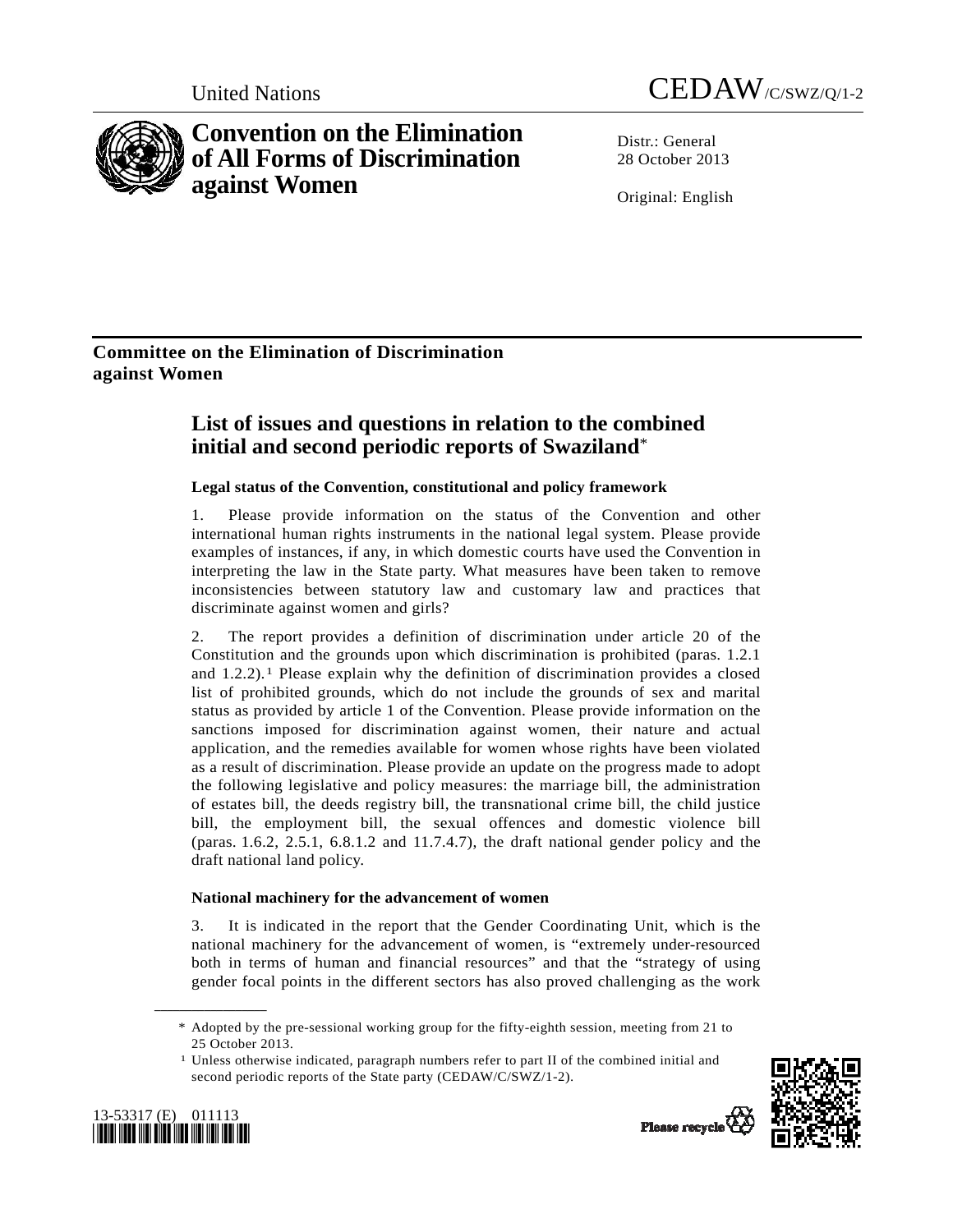related to gender is designated to officers who already have their own duties and responsibilities", with such duties and responsibilities taking precedence over their work for the Gender Coordinating Unit (part I, paras. 3.7.8 and 3.7.9). Please provide information on the specific steps taken to improve the allocation of budgetary and human resources to the Gender Coordinating Unit and to address the challenges presented by the gender focal points; the extent to which gender has been mainstreamed in all government structures; and the role of civil society organizations in the advancement of women's rights in the State party. Please explain the extent to which the drafting of the national gender policy took into account the situational analysis conducted by the Gender Coordinating Unit in 2006 and to what extent the principle of equality as opposed to equity is a main feature of this policy (para. 3.3.7).

#### **Access to justice**

4. It is indicated in the report that "justice is generally inaccessible to women", that the State party has no national legal aid system and that indigent women cannot afford private legal representation because it is expensive (para. 15.5.5). Please provide information on the specific measures being taken to establish a legal aid system with a view to facilitating access to justice for women in the State party. What efforts are being made to improve the capacity and knowledge of the judiciary, the education sector, civil society and the general public with regard to gender equality and women's rights?

#### **Temporary special measures**

5. It is recognized in the report that, while the State party does not have "a specific and comprehensive policy aimed at accelerating the equality of men and women", various policy documents, such as the National Development Strategy and the Poverty Reduction Strategy and action plan, do recognize the need to implement special programmes specifically targeting women (paras. 4.2 and 4.3). Please provide information on the nature of the temporary special measures envisaged and when they will be introduced in order to complement those provided for in the Constitution relating to women's representation in Parliament (para. 4.4). What measures are in place to promote the understanding of positive measures for the advancement of women and the implementation of temporary special measures in the State party?

#### **Stereotypes and harmful practices**

6. Please indicate whether there exists any comprehensive strategy or initiative aimed at eliminating the "stereotyped roles and unequal gender relations" prevalent in society and the media (para. 5.2.4). What measures are being taken to eliminate stereotypes that promote girls as caregivers and socialize them to accept domestic violence and "persevere" regardless of the problems that they may experience in their marital situation (paras. 5.2.3 and 5.2.6)? Please provide information on the role of traditional leaders and civil society organizations in the elimination of traditional stereotypes and harmful practices in the State party (paras. 3.5.3 and 3.5.4).

7. Please explain the measures taken to eliminate the cultural practice of mourning rites for widows that are not applicable to men (para. 5.3.6). Please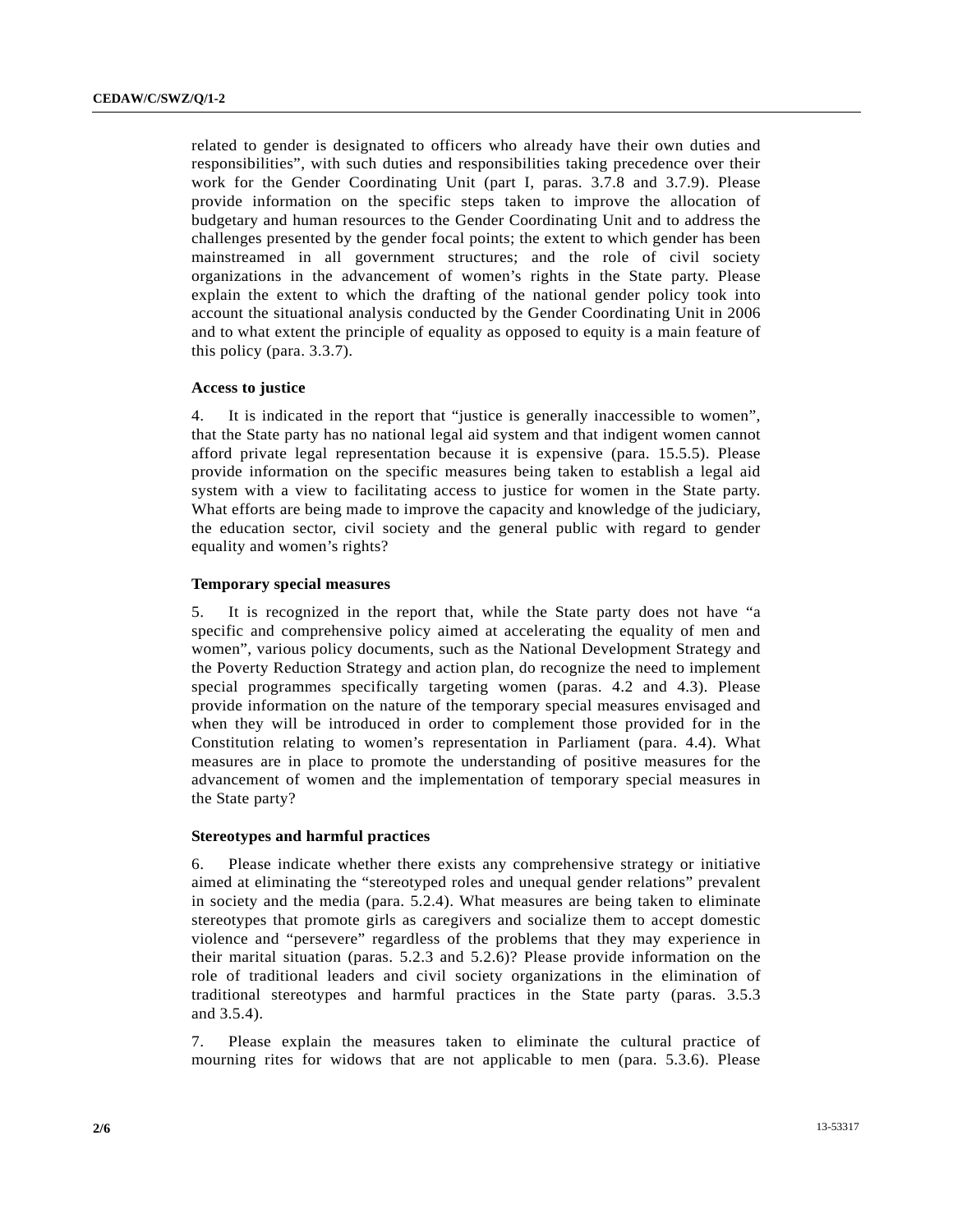explain the extent to which the provision in the Constitution that prevents society from "compelling a woman to undergo or uphold any custom to which she is in conscience opposed" is invoked by women and complied with by traditional leaders (para. 5.5.8).

### **Violence against women**

8. Please provide information on the magnitude of the problem of violence against women, including domestic violence. It is stated in the report that reporting by women victims of domestic violence is now more visible and that the State party provides shelters, hotlines and information materials to raise awareness (para. 5.5.7). Please provide information on the number of shelters available, protection orders issued and hotlines established. Are these services coordinated and available around the clock? If so, by whom? Do the service providers regularly receive training on gender-based violence? What measures are being taken to criminalize marital rape (para. 15.5.4) and address the serious problems of rape of children and incest? What measures have been taken to establish monitoring institutions for sexual and domestic violence? Does the sexual offences and domestic violence bill tackle issues of sexual harassment?

#### **Trafficking and exploitation of prostitution**

9. Please provide information on the extent of the problem of trafficking in human beings, given that the State party is reportedly a source, destination and transit country for such trafficking. It is indicated in the report that there has been very little research into trafficking in human beings and no adequate reporting (para. 6.2.1). Please state the measures that are being taken to collect data and statistics and develop programmes to combat trafficking in human beings, in particular women and girls, and to establish structures such as a referral mechanism for victims of trafficking. What measures have been taken so that victims of trafficking are no longer charged with crimes relating to violations of immigration laws (para. 6.7.2)? Please provide an update on measures taken to draft amendments to the People Trafficking and People Smuggling (Prohibition) Act of 2009 to allow for permanent residency for foreign trafficking victims. Furthermore, what measures are in place to tackle trafficking of human beings, in particular women and girls, for domestic servitude within the State party?

10. It is indicated in the report that women engaged in prostitution in the State party are subjected to various forms of violence, which contributes to their vulnerability to contracting HIV and other sexually transmitted infections (paras. 6.6.2 and 6.6.3). Please provide information on specific measures to protect women engaged in prostitution against violence. What measures are being taken to remove the appearance of a woman engaged in prostitution as an acceptable ground for defence in a rape case in accordance with the Girls' and Women's Protection Act?

#### **Participation in political and public life**

11. It is indicated in the report that the representation of women in Parliament and representative bodies remains low (para. 7.4). Please provide information on the number of women elected and appointed to Parliament during the elections of September 2013. Please explain how the *tinkhundla* electoral system, which bans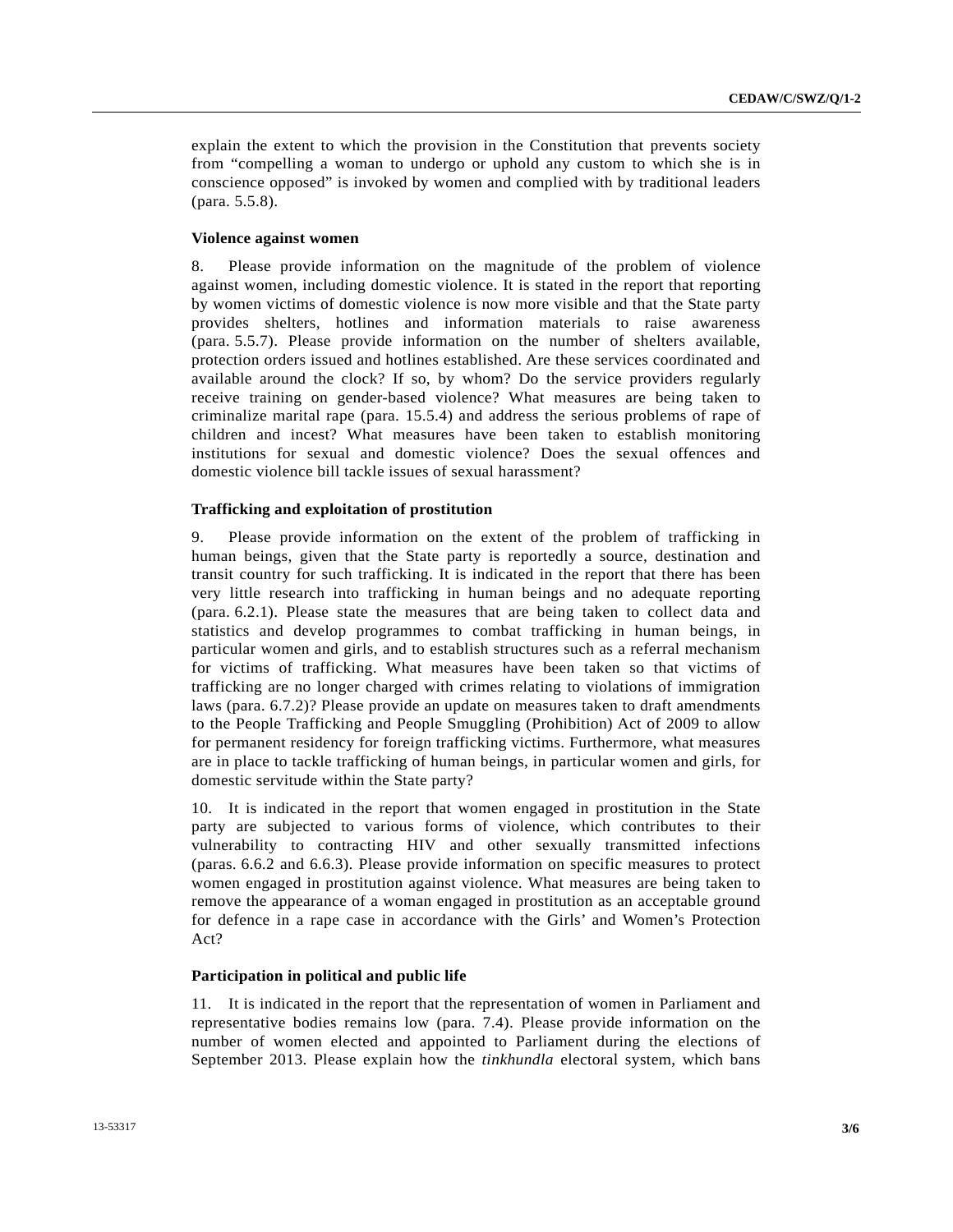political parties, affects the election of women to political office. In addition, please provide information on the specific measures being taken to ensure the representation of women in decision-making bodies, both in the public and private spheres of life, especially in the civil service, international organizations, local governments, the judiciary and private corporations.

#### **Nationality**

12. Please provide information on the measures being taken to revise the Constitution and the Citizenship Act with a view to amending the discriminatory provisions that restrict the transmission of citizenship by Swazi women to children if their fathers are foreigners (paras. 9.4.2 and 9.4.3). What measures are being taken to introduce legislation governing the acquisition of citizenship by foreign men married to Swazi women so that Swazi women can enjoy their rights on an equal basis with Swazi men married to foreign women, who automatically acquire citizenship upon marriage (paras. 9.4.6 and 9.4.7)? Please provide information on measures taken to reduce the risk of statelessness that children face when they are not claimed by their fathers (para. 9.4.5).

#### **Education**

13. It is indicated in the report that an assessment conducted by the Committee on Gender and Women's Affairs in 1996 revealed that secondary school subject choices differed between girls and boys, with girls largely avoiding science subjects (para. 10.11.1). Please explain the measures being taken to improve the number of women taking science subjects. Please also explain the impact that these educational choices eventually have on women in terms of employment, in particular with regard to occupational segregation. What measures are being taken to improve the representation of women in administrative positions in the education sector (para. 10.12.1)? To what extent has the State party sought to address gender stereotypes and gender-based violence in educational settings?

#### **Employment**

14. The report shows that there are gender disparities in wage earnings between women and men and that women are underrepresented in "agriculture, mining and quarrying, and in the construction industry" (paras. 11.5.1 and 11.6.1). It is stated in the report that "women are concentrated in industries and levels of skills associated with social services, semi-skilled and unskilled" (para. 11.6.2). Please provide information on the full range of measures taken to close the gender pay gap and to address occupational segregation between men and women. What measures are taken to increase women's employment in non-traditional and better-paid areas of employment? Furthermore, please state the measures taken to address barriers to women's access to employment benefits, such as requirements to provide marriage certificates as proof of matrimony for women married under customary law, and being deprived of employment benefits by relatives upon the death of a husband (para. 13.2.3).

15. According to the report, notwithstanding that the Employment Act of 1980 provides for a 12-week maternity period, the law is applied differently in the Government and in the private sector, with the latter granting its employees only 2 weeks with full pay (para. 11.7.4.5). It is further stated in the report that most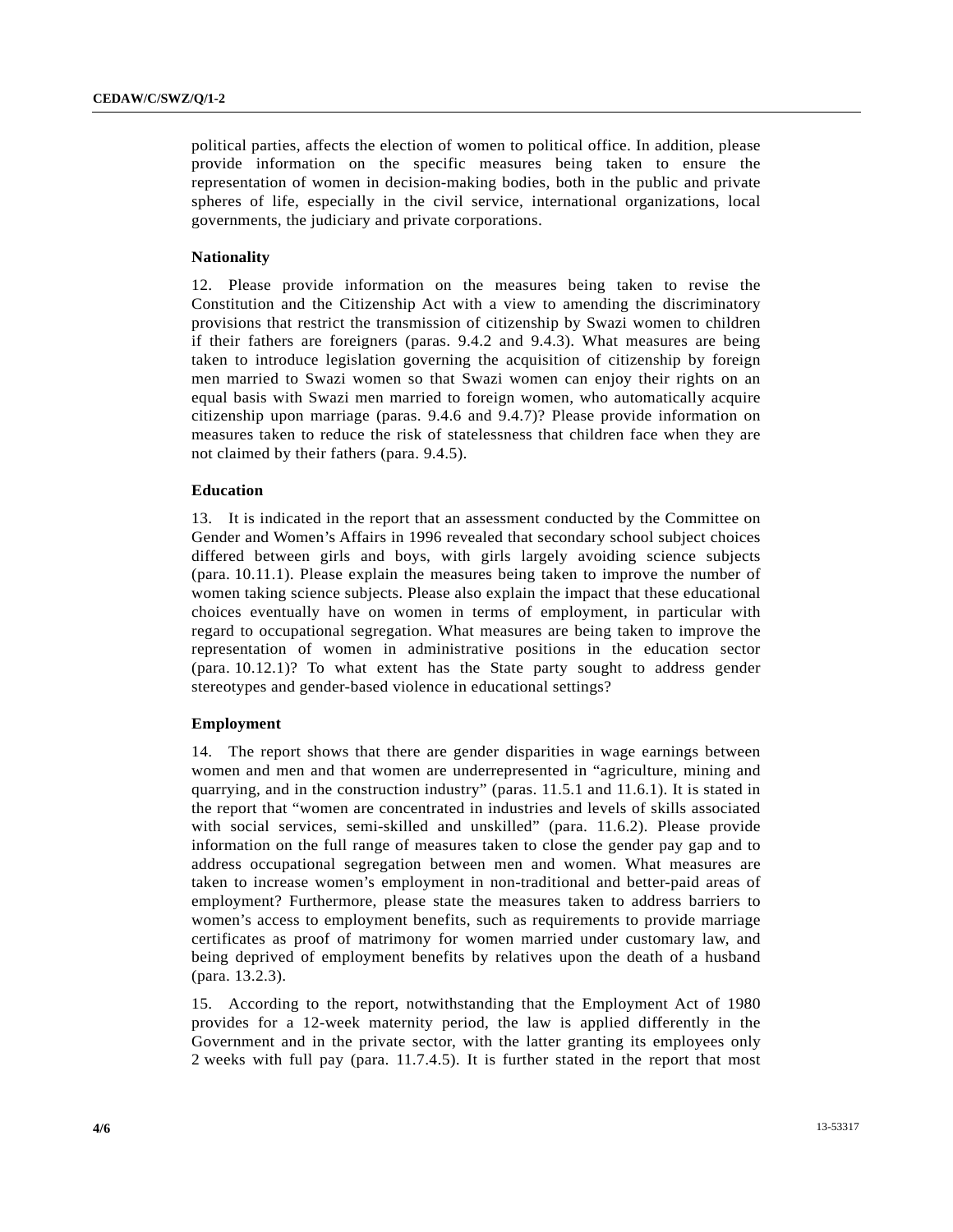women are employed in small businesses and in the informal sector where their labour-related rights are not enforced (para. 13.2.3). Please provide information on measures being taken to enforce the application of labour laws, especially with regard to maternity leave, to ensure that women employed in the public and private sectors enjoy equal maternity benefits. Furthermore, please provide an update on whether the unemployment insurance benefit fund proposed under the employment bill, which seeks to guarantee the full payment of benefits during maternity leave, has been established (para. 11.7.4.7).

#### **Health**

16. Please provide information on the strategies and programmes in place to deal with the high levels of maternal and infant mortality (paras. 12.4.1 and 12.6.1). Please explain the specific interventions that have been designed to address the problem of limited antenatal care following the study conducted in 2006-2007, in which it was estimated that only 54 per cent of women with signs of pregnancy complications were informed of those complications and only 78 per cent were physically examined (para. 12.5.1). Furthermore, please state the measures in place to address the lack of skilled health personnel, which is partly attributable to emigration (paras. 12.1.3, 12.5.2 and 12.9.1).

17. Please provide information on the measures taken to address the "increasing HIV prevalence among women of reproductive age" and the limited access to antiretroviral treatment for pregnant women (para. 12.5.2). Please also indicate the measures in place to address the non-use of contraceptives by women, as a result of prevailing social and religious norms, and the root causes of vulnerability to infection, such as stigma and discrimination (paras. 12.3.2. and 12.3.4).

#### **Rural women**

18. It is indicated in the report that, in Swazi society, men are the link between women and the land (para. 5.3.4). Please explain the measures in place to improve access to land by women and remove barriers to land ownership, such as those requiring women to seek the consent of their husbands before purchasing land (para. 3.1.5). What measures have been taken to review inheritance laws on women's access to land (para. 5.5.5)? Please also provide information on the programmes in place to facilitate access to farm inputs and meteorological and agricultural information (para. 14.8.1). What progress has been made, in particular in rural areas, to achieve the goal of halving the population without access to safe water by 2010 and to ensure access to proper sanitation and waste disposal by 2010 and 2015 respectively (para. 14.9.2)? Furthermore, what measures are being taken to improve access by rural women to medical facilities and services (paras. 12.2.2 and 14.3.2)?

#### **Equality before the law and legal capacity**

19. Please state the measures being taken to revise the courtroom dress code, which prohibits women from wearing trousers in court and compels them to cover their heads at all times while in the courtroom (para. 15.5.3). Furthermore, what measures are being taken to revise the rule in evidence that requires no corroboration regarding sexual offences, which is recognized in the report as being